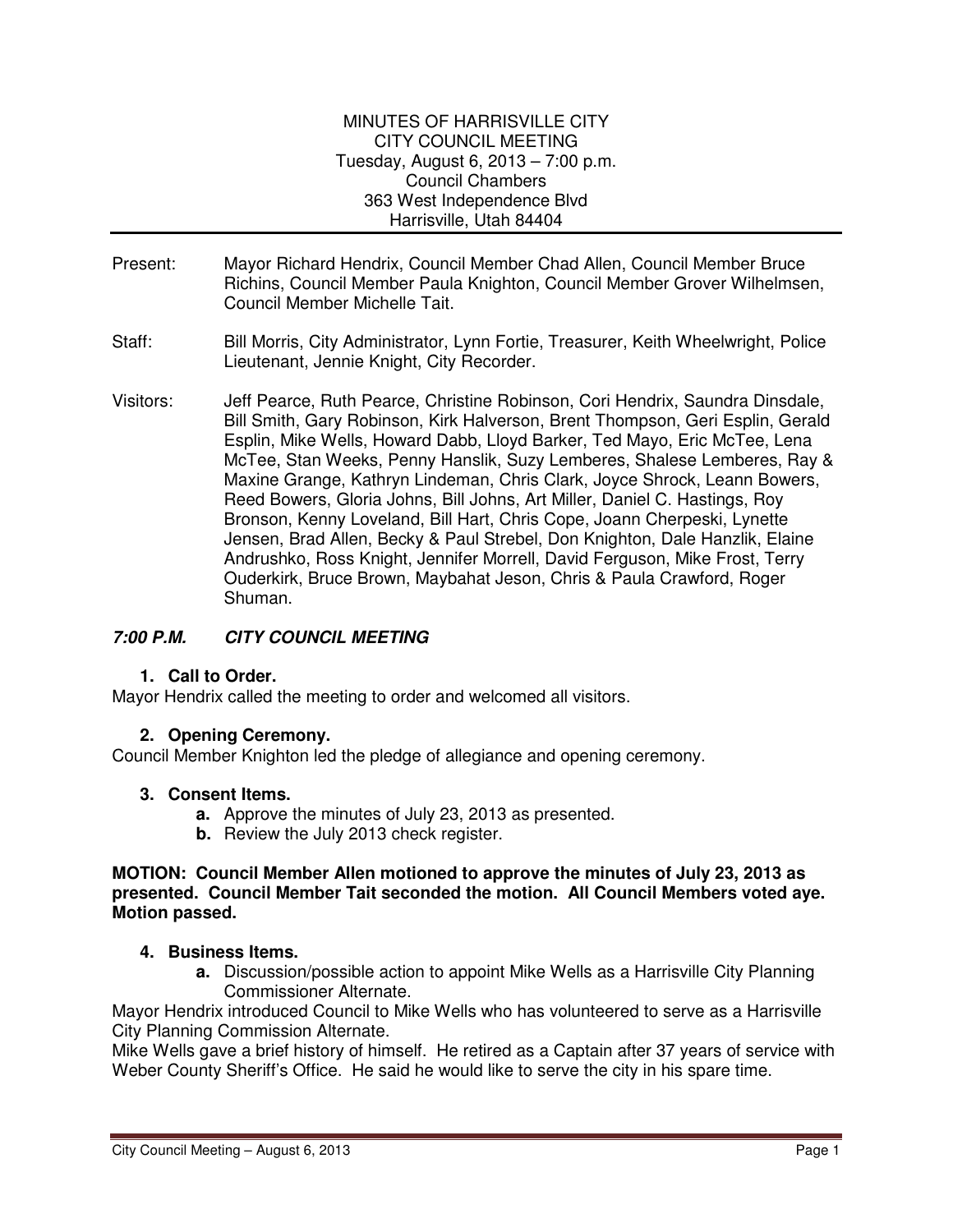**MOTION: Council Member Knighton motioned to appoint Mike Wells as a Harrisville City Planning Commissioner Alternate. Council Member Wilhelmsen seconded the motion. All Council Members voted aye. Motion passed.** 

> **b.** PUBLIC HEARING: Truth In Taxation – Harrisville City is proposing to increase property tax revenue due to shortfall in revenue.

Mayor Hendrix gave a brief statement explaining the lost sales tax revenue from the past three years, creating a decline in the city's business district. Each department has cut to make sure they are not over spending. Last year the Mayor and Council proposed a 104% property tax increase. They cut even more to band aid the budget. He said he has received conflicting comments for some residents would like to see more commercial and others enjoy the small town atmosphere. The only way to bring in sufficient amount of sales tax is another big box store. Even if the city had another big box store the sales tax revenue would not be seen for many years.

Mayor Hendrix displayed his property tax notice from Weber County as an example. He stated everyone's home and business will vary, depending on the valuation. Based on the valuation of his home the increase in property tax is \$43.00 per year. He explained the services the resident's have become accustomed to cost money. Both roads and fuel costs have increased. He pointed out the proposed property tax increase gives an opportunity for Harrisville City to continue to provide these services, it will also affect himself, as he is a resident. He says to look to the future to bring in valued employees. He expressed his desire to retain employees, and not have the city be used as a training ground for public works and public safety employees. Public safety has lost three employees in the last two years. These employees have to provide for their families. He explained the Mayor and Council will listen during the public hearing while Bill Morris, City Administrator, takes notes. After the public hearing, he and the Council will address the comments and questions. He said the time limit is set to 3 minutes per individual and to please state your name and address for the record.

## **MOTION: Council Member Tait motioned to open public hearing. Council Member Allen seconded the motion. All Council Members voted aye. Motion passed.**

Brent Thompson, 240 Dorchester Ave, said he understands there are pluses and minuses in the budget. He feels there are already pluses in the budget that can be addressed without increasing taxes. His personal budget is not increasing. One person who is running for Mayor said he is interest in increasing the tax base. Not necessarily property taxes. Doesn't want to increase sales tax but doesn't want to increase property tax. He questioned what Pleasant View is doing differently that Harrisville is not doing. He gave a brief history of his experience living in Pleasant View and asked what city could do Increase or improve the parks, lost good employees. What is Pleasant View doing that we can't do? In his opinion, they are doing nothing different. He gave a brief history of his experience living in Pleasant View. He speculated they have people involved more in maintaining services. He suggested Council get revenue from someone besides property owners.

Dale Hanzlik, 128 W Georgia Ave., said his property taxes are currently \$62.48 and will be going up by \$62.98 at a rate of 99% increase. He questioned who is doing the calculation on this. He said his personal wages took a 25% cut. He knows his other neighbors are suffering with the same furlough. He inquired about why all of the Big Box stores are across town. He said he would actually save gas by not traveling across town to shop. He said he was asked to volunteer for Heritage Days this year. He suggested asking for more volunteers. He feels the residents have been pushed too far. He stated in his opinion not everyone has to be skilled labor. Residents volunteer for churches, and they could also volunteer for city tasks. He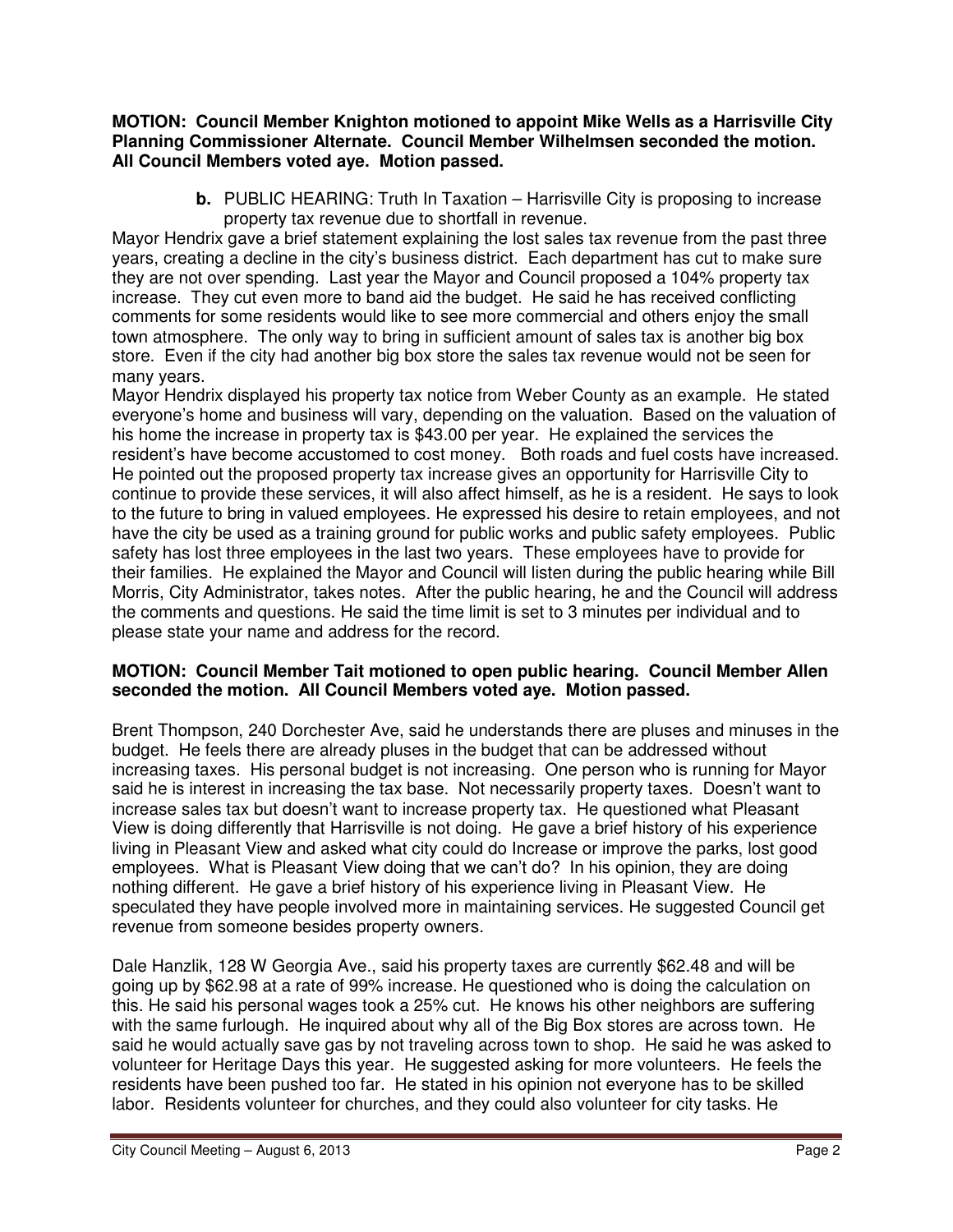expressed his opinion that he has not seen improvement in services in all the years he has lived in the city. He cleans his local fire hydrant every snow storm from the snow plow. He inquired about the use of the Splash Pad, wondering how many residents use the splash pad. He would like to know every member of this Council's opinion on the property tax increase. He stated he will vote for the person that is not going to increase taxes. He said he understands Public Safety employees are risking their lives every day.

Howard Dabb, Commercial Property on Highway 89. Said he has commercial buildings and a vacant piece of property. He expressed his concern with his property taxes going up to \$3800 with library bond this year. His Harrisville property tax will go up \$1200 per year. He is already experiencing vacant spaces in his rental units. He has also been trying for a year and a half to develop a vacant portion of his property. UDOT has a hold on the access for the property and will not allow new access to service this property. He thinks the Police Force is great, expressing his support of a local police, not having a Weber County Sheriff's contract. He said he is happy to pay a little more, but this is a big increase for one year. It takes a lot of work to come up with extra money to pay the increased taxes.

Kirk Halverson, 292 W Concord, has been in Harrisville for 18 years. He enjoys this nice community. He said Howard Dabb is reasonable with his prices. What happens to business owner's when their taxes are increased? They must pass these prices on to the customers. He enjoys having these small business owners that can keep prices the same. Mr. Dabb is great. Increased taxes will have a direct consequence on these small businesses. He expressed his support to keep our own Harrisville police department. Although he feels our police force is a starting point for officers. They have bigger dreams than retiring in Harrisville. If the city loses employees, they are doing what they are trained to do. He asked what services the property tax will provide. Where is the 100% tax increase going to be used?

Lloyd Barker, Draperies, Commercial properties on Hwy 89, said he currently has 7 tenants. One tenant has said he needs only half the space, and he has reduced rates by 50% to help another tenant. He will be seeing the same kind of increase in his taxes at about an \$880 increase. This will force him to go to tenants and raise rent to pay for these taxes. He appreciated his relationship with the Police Department and feels they are doing a great job. He suggested the Fire Department needs improvement. In his opinion, raising city taxes will cause other things to suffer. Code Enforcement will suffer on his property because he will have to cut back on watering to save money. His employees have taken a 50% cut in pay. He said no city employee has taken that type of cut. He chose to do this instead of laying off employees.

Eric McTee, 205 W. Pennsylvania, said his wife works for the government. They have experienced a 50% decrease in wages. Property values have come down. He expressed his disapproval of a local building that is a large eye sore in the community. He suggested fining the property owner for not filling his property. He suggested instituting a Good Landlord policy for landlords to provide good renters that take care of their properties. In his opinion, employees will come and go. He disagrees with 100% increase. He took a cut in pay with the loss of his job. He asked for a lower percentage of tax to be considered.

Chris Robinson, 1645 N. 800 W., said she is a Harrisville transplant. She expressed her disapproval that North View Fire Department created their own entity. She said now the city is proposing to increase property taxes by 100%. She inquired as to where the money from the North View Fire Department went. She questioned if Harrisville City employees deserve a raise. In her opinion, Harrisville City can be a stepping point towards another place. The employees should be able to deal with a 30% proposed increase instead. She has only received a raise two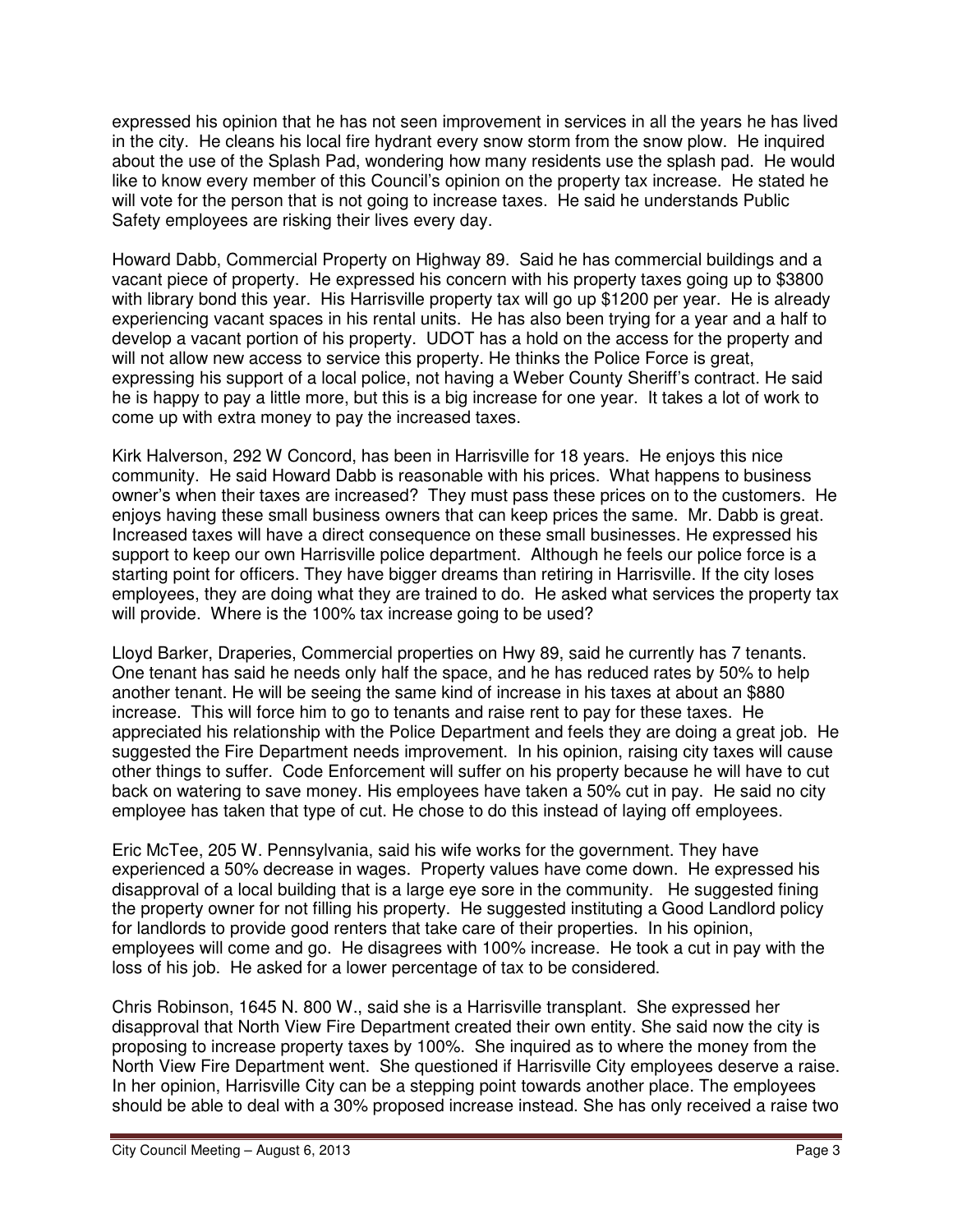out of the last five years. Employees should expect for more work and less pay. She asked why city employees can't work for less. She again reiterated she hasn't had a raise in a few years. She and her husband lost a small business, and her husband took a lesser job.

Suzy Lemberes, 1610 N. 400 W., said her husband is running for council. She is in attendance on his behalf. He is concerned with the direction the city is going. Her husband is friends with Chad Allen. They have been told that Council has already made their decision to pass the budget. She asked how many people were communicated this property tax increase was proposed. In her opinion, not very many people have seen the notices. She asked if this is an underhanded attempt to pass this property tax proposal without the resident approval. She said she understood Weber County Sheriff's Office made a proposal last year. She thought this proposal would save the city \$400,000. She thought the proposal included keeping the police department here and giving the employees a raise. She said her understanding was the city could have kept the same service and saved money by going with the sheriff's department. She expressed her concern for the future and asked Council how they decided to go against the sheriff's department proposal.

Fred Oates, 2459 N. Dorchester, expressed his appreciation for the work the council does. He said he was glad council rescinded the tax increase from last year. They looked at the departments and decided they didn't need the money. He suggested Council look at the budget from each department. Anything that is not essential needs to be cut. He said the Police Department large expense is gas. He suggested part time officers drive their own cars to and from shifts. He suggested Council look at the rules and regulations. Look up policies and go by them. Find different solutions to look at. He inquired as to how much is in the fund balance? He said to take unnecessary things out of each department, especially the administrative department. He suggested this may be what they are hearing is from the people tonight. He expressed his enjoyment during the Heritage Days celebration. He urged Council to consider these comments because the City Council is working for the people.

Ted Mayo, 206 W. Pennsylvania, said he had a quick comment about the fire department. He asked where the money went that was collected. He gave brief history of how the Weber County Fire District was created. He said when the district was created Weber County did not lower the taxes. He said he moved to Harrisville 22 years ago and fell in love with the city and intends to stay. Originally there was no outlet to Washington Blvd through Pennsylvania. He said this is now a major thoroughfare. He suggested revenue could be created through the police department by ticketing speeding traffic through this area. He said when the cost of fuel rises, everything else goes up. He suggested if employees don't receive raises, they will have to deal with less. Asked when the people in the state and community are going to take a serious look at Proposition 13.

Gary Robinson, 234 W Independence, said as his children are graduating from college they are being told to change their job every 5 years. Turn over creates a higher wage. In his opinion, the services provided by the Police Department and Public Works have been the same for 32 years. He said in looking at wages from 2011, on the Utah rights website, benefits are listed for 30 people. In addition to the base salary, the employee benefits are up to 75% of their wage. Not sure Council is aware of Obamacare potential punishment to cities that over pay their employees in benefits. If the Council intends to raise the employee base salary by 10%, this will also raise the benefits as well. He said his own medical expenses have gone up. He suggested Council needs to think about the future before raising wages.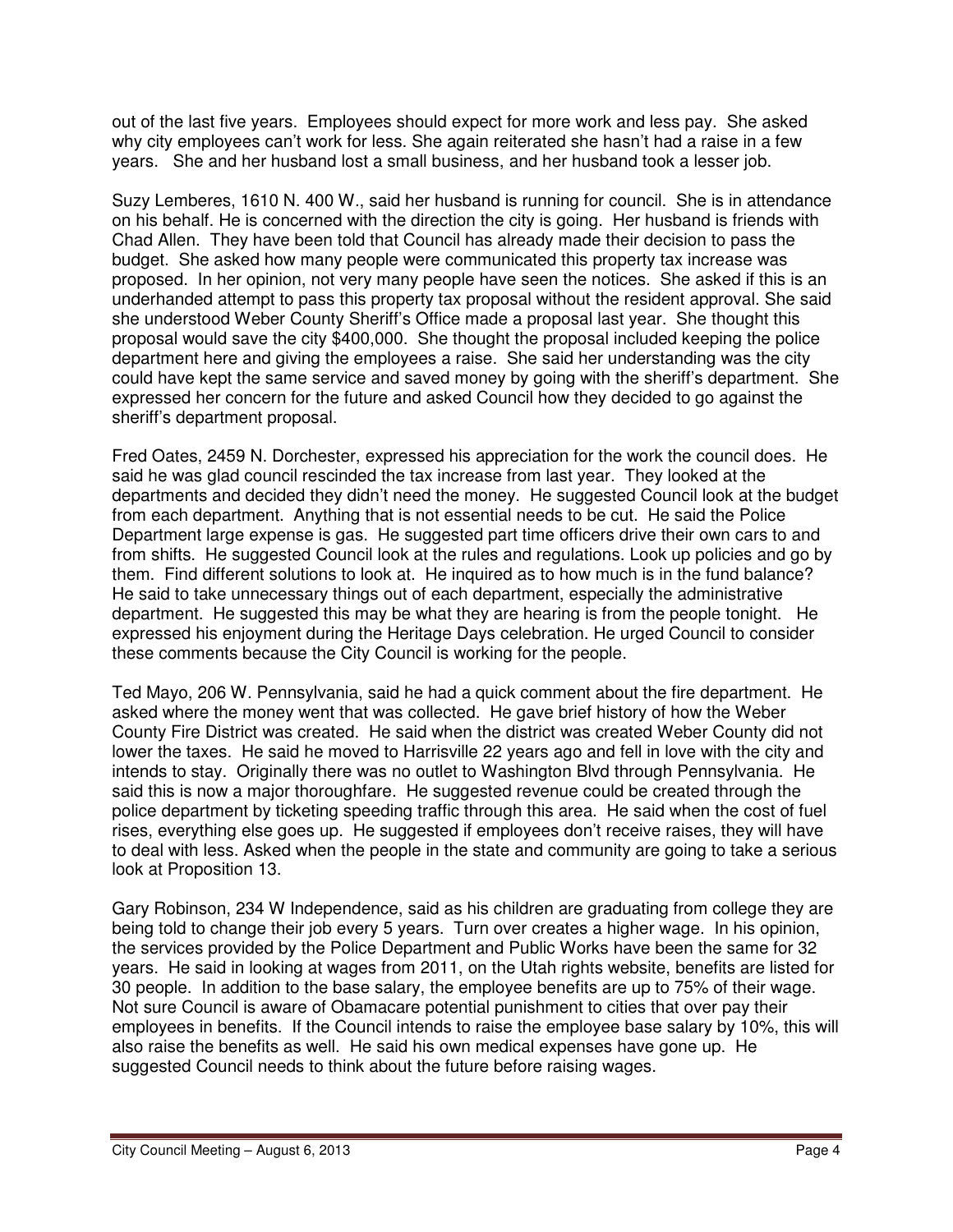Bill Johns, 223 W 1200 N, due to the government sequester, he is getting 88 hours less pay. He has recently gone from 11 working days down to 6 working days. He realizes the cost of living has gone up but he has never had a cost of living raise. He knows of business owners that go without salary. He said his personal budget is losing money already, doesn't know where the money will come from to pay a property tax increase. He inquired as to what improvements residents will see from the property tax increase.

Roger Shuman, 1870 N. 750 W., said his property tax statement was plenty. His amount will be 3 or 4 times what Mayor Hendrix is paying. He has many years experience managing a business. In 2007, his business budget was 14 times what the city budget is. Then in one year the budget dropped down to 4 times. The products they manufacture are sold for less than in 1984. He does continue to make a profit that wasn't easy to come by. The business conducted a major layoff, any overspending was cut. The business practices were changed, employees salaries were adjusted, and benefits were cut. The economy is driving these changes. He understands that the funds to build a splash pad came through ramp grants. He asked if these grants pay for maintenance. He recently talked to an employee, and others that use our facilities, and there is no way to cover the revenues other than from taxes. He inquired as to what happens with the franchise taxes collected from utility bills. All utilities have a franchise included to the city. He suggested to Council that appropriate cuts need to be made. In his opinion, 100% increase is too much. Hopefully attention will be given to businesses to gain sales tax revenue.

Bill Hart, 615 W. 2550 N, has an answer for what is going on in the country. Term limits for elected officials. He said elections bring out rumors in the community. He heard the current location of Deseret Industries was going to be a Lowe's. If it was, why did it not go in? He inquired as to whether any revenue is derived through D.I. He suggested Council consider in their deliberations to find out what will provide tax revenue to support the community.

Stan Weeks, not resident but owns business, said it troubles him to see what is happening in local cities. He said cities think they need to provide a lot of recreational activities. Cities are responsible to provide safety, through police and fire, maintain roads, and other things of this nature. He suggested Council go through the budget carefully. He said he is president of HOA with 10,000 members and is responsible for many services. This is one of the number one HOA's in the country, but one of the most expensive HOA's. When excess things are eliminated from budget, and only give service to what we are supposed to be providing. He has even been used as a consultant to some cities with the current economy. He suggested Council pay attention to the things that are not supposed to be doing, and eliminate these.

Becky Streble, 2404 N. 500 W., says she has lived in Harrisville her whole life and she chose to raise her family here in Harrisville. She said she owns a business in Harrisville. The value of her home has dropped dramatically. It is now worth \$40,000 less than what they paid. Both she and her husband are employed by the government. She is a teacher, and her husband works for UTA. They are not going to receive another raise. They can't sell their house because of the loss in value. Most residents are struggling through this recession. A100% increase is too much in her opinion. She values the police department, and stated she feels society has priorities that are messed up, by paying entertainers and celebrities more than those who serve and protect society. She said her family has difficulty paying for health insurance.

Deborah Rhodes, 110 N. New Jersey Ave, said she lost \$1400 per month when her husband passed away. She encouraged Council to please budget the money more efficiently.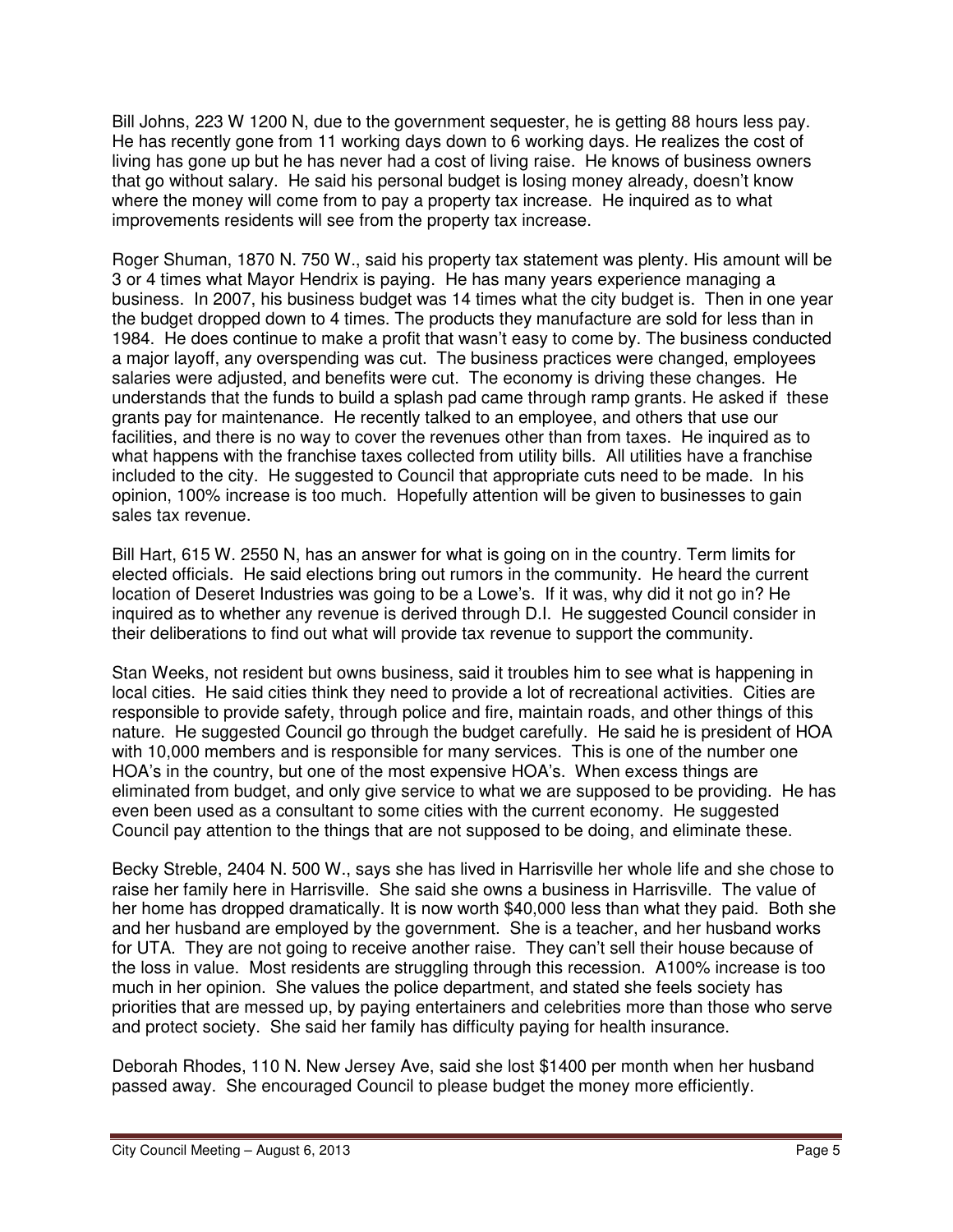Joyce Shrock, 275 W. 1200 N., expressed her concern with residents comments appear to be beating up the city council night. She said many on the Council are friends that she loves. She realizes Council isn't trying to put resident's in a predicament. She said maybe this property tax should go through, she doesn't know how. She agrees with a long term solution and suggested bringing retail into the city. She has a home business that is growing, and wondered if she will have to build a facility to house her business from the growth. She doesn't want to go outside Harrisville to find a location that she can afford. She admitted she doesn't know how other cities are working to make solutions. As businesses come into the city, other businesses will fill up. She tries to buy within Harrisville, but there are many things she has to look outside the city to find. She wondered if other cities must have tax alternatives. She suggested Council find an answer for the future. She stated she enjoys the amenities that are available in the city.

Roy Bronson, 252 W Independence, lived in the city for over 30 years. Expressed is disagreement with the 100% increase. He expressed his concern if the city doesn't have money to do things right the first time, how can they find money for a second time. He doesn't feel like politicians represent the resident's once they get into office. He urged Council to represent the people. He said he is on a fixed income.

Dan Hastings, 118 E. 1400 N, said he works for Hill Field but has recently suffered from some medical issues. He may have to take a forced or medical retirement. He has had to cut personal budget drastically. He disagrees with 100% property tax increase but would accept more like 25% increase. He stated he respects the local police and appreciates their assistance.

Chris Clark, 111 E. 1200 N., says he appreciates the council. He would support a tax increase. He believes the city needs it but thinks 100% increase is a little much. He has worked for two cities during his career. He trained at a small city, and then moved on to a big city. He has experience dealing with budgets and thinks Obamacare has hurt small cities. He suggested Council use some creativity to balance the city budget. He indicated the social events at his employment have been reduced to potlucks. They have asked for volunteers. He said they are always looking for grants. He understands Council will have to get creative to do what they can to take care of employees and the citizens.

David Beveridge, 440 W. 2125 N., said he appreciated Councils work. He said he has heard two things, people want to keep their police, but they don't want tax increase. His dad used to say "You can't have cake and eat it to". He knows the expense of the police department. He supervises officers in Weber and Davis County. In his opinion, the proposal from the Weber County Sheriff's Department may need to be re-visited.

Don Knighton, His wife sits on the Council, wants to be careful not to endorse anything. He said hearing the people discuss the proposal from the Weber County Sheriff's department and the proposed savings that would be offered, if you see in the paper tonight, you will see the cities that are raising taxes to cover the costs of the sheriffs department contracts. He's hearing a lot of the people say they like the police department but they aren't willing to pay for it. In his opinion, that's hard to do. A lot of the people on Council struggle with what to do. This is not the first conversation the Council has had on the budget. But none of the residents have attended the meetings prior to tonight. Why do the resident's show up when it's time to vote? Where have they been during all of the other budget discussions?

Mike Wells said he was around when the sheriff's department offered contracts and has never seen \$400,000 saving ever. He doesn't know where these figures come from. He just wanted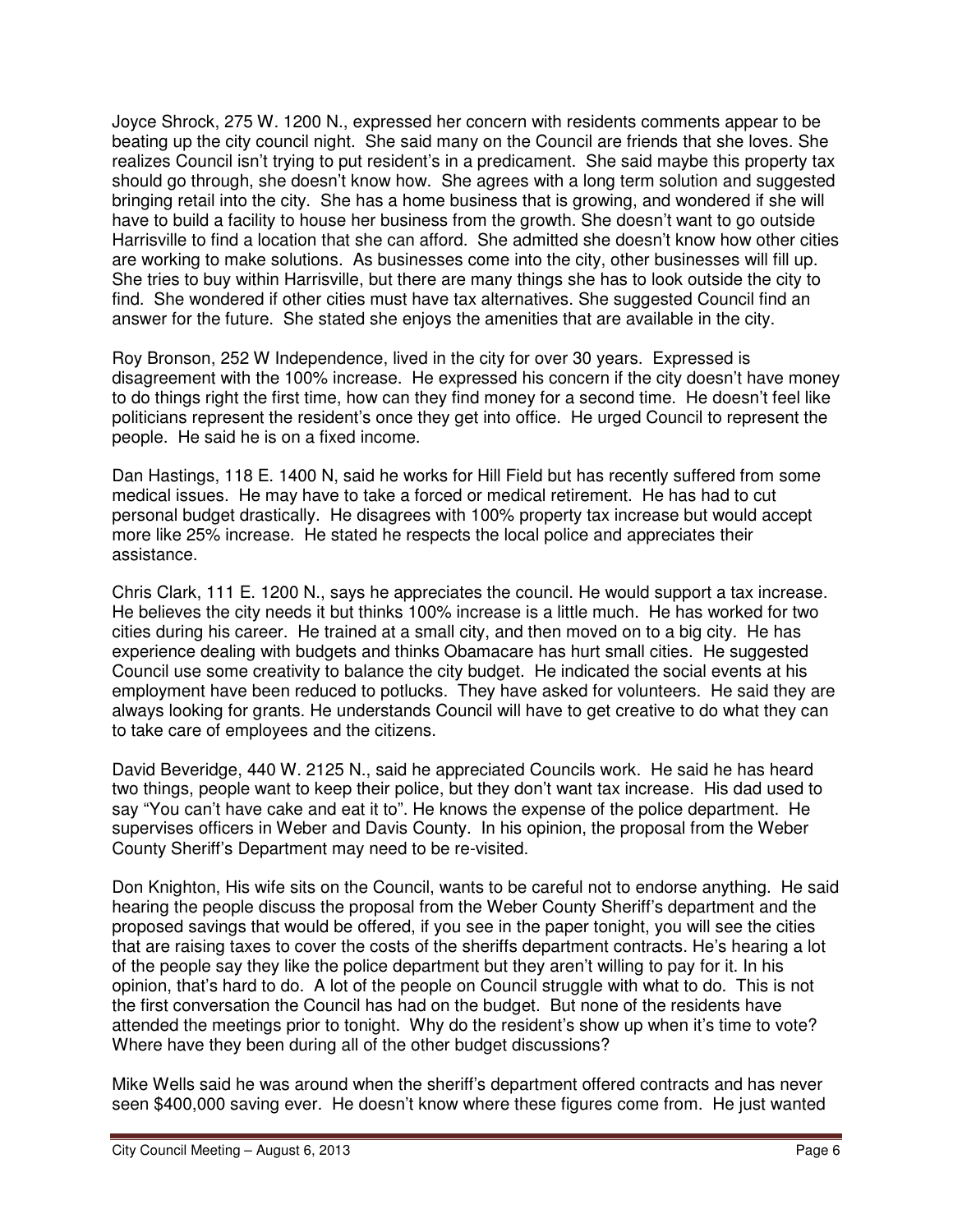to say that if the city did decide to go with Sheriff's Department, the local police department would be impossible to get back. All of the equipment and resources would be given up and the city would not ever be able to afford to get them back. The cost of an individual police department would be lost, never to be recouped.

## **MOTION: Council Member Richins motioned to close public hearing. Council Member Allen seconded the motion. All Council Members voted aye. Motion passed.**

Mayor Hendrix said he wasn't going to bring up any specific departments during his opening statements. He offered an apology to the officer in attendance. He appreciates the hard work from all departments. Last year the Sheriff's Department was approached to offer a bid to keep all of our employees. The bid that was returned was of no savings. An unsolicited bid was received for \$650,000 that would have saved \$350,000. He's not sure where the \$400,000 figure came from. He appreciates the comments about the police department. He appreciates those individuals who have offered suggestions, and is willing to take another look, if necessary. What is Pleasant View doing that Harrisville is not? They are certainly collecting much higher property tax than we are. He said he understands some officer turnover is expected. The population difference between cities is not much bigger, but Pleasant View has a much bigger tax base.

Who is doing the math on the proposed property tax calculations? It's the county and the state. Mayor Hendrix responded he is not sure why the figures came back the way they did. Our financial officer put in a 100% proposed property tax increase. He is unsure where the discrepancy is.

Who has been asleep at the wheel? Harrisville is basically looking at the numbers in the budget. The 100% increase has been proposed for two reasons. One reason is that Harrisville City has not had a property tax increase for 40 years. They have received a suggestion to raise 10% each year. The decision was made to go ahead with the 100% because Council doesn't want to go through this ever again. This is why they agreed to propose the increase once.

As for the North View Fire District; 4 years ago they became their own taxing entity. The tax rate was given to them. This amount came out from our property taxes. They sort of stayed the same because the district was created so residents did not see a decrease in their overall taxes. It is now a separate item on the property tax notice due to the district being created. Council Member Wilhelmsen confirmed this as well. The money transferred straight through to the fire district.

As for how much is in the fund balance, he is not sure what fund is being referred to. The rainy day fund is allowed at 18% and is now being raised to 25%. Rainy day fund is for unpredictable expenses throughout the year. For example, a few years ago the Hunting Creek subdivision had a sewer line collapse. If there hadn't been money in this budget, there wouldn't be anything to fix these things. The special projects fund has a healthy balance but these funds must be used for specific things.

Mayor Hendrix said he was unfamiliar with Proposition 13, and doesn't know what this is regarding.

As for the suggestion to find some money, Mayor Hendrix indicated he's not sure where this will come from. That is what the Council is trying to address.

What improvements will come from this raise in taxes? The improvements are taking place through Public Works having a maintenance plan in place, taking care of roads.

Was the current location of D.I. to be Lowe's? Mayor Hendrix said the answer is "no". This was never the case. The city would have had interest in a Lowe's but they never approached the city.

Mayor Hendrix confirmed there is no sales tax revenue from the D.I.; that is correct.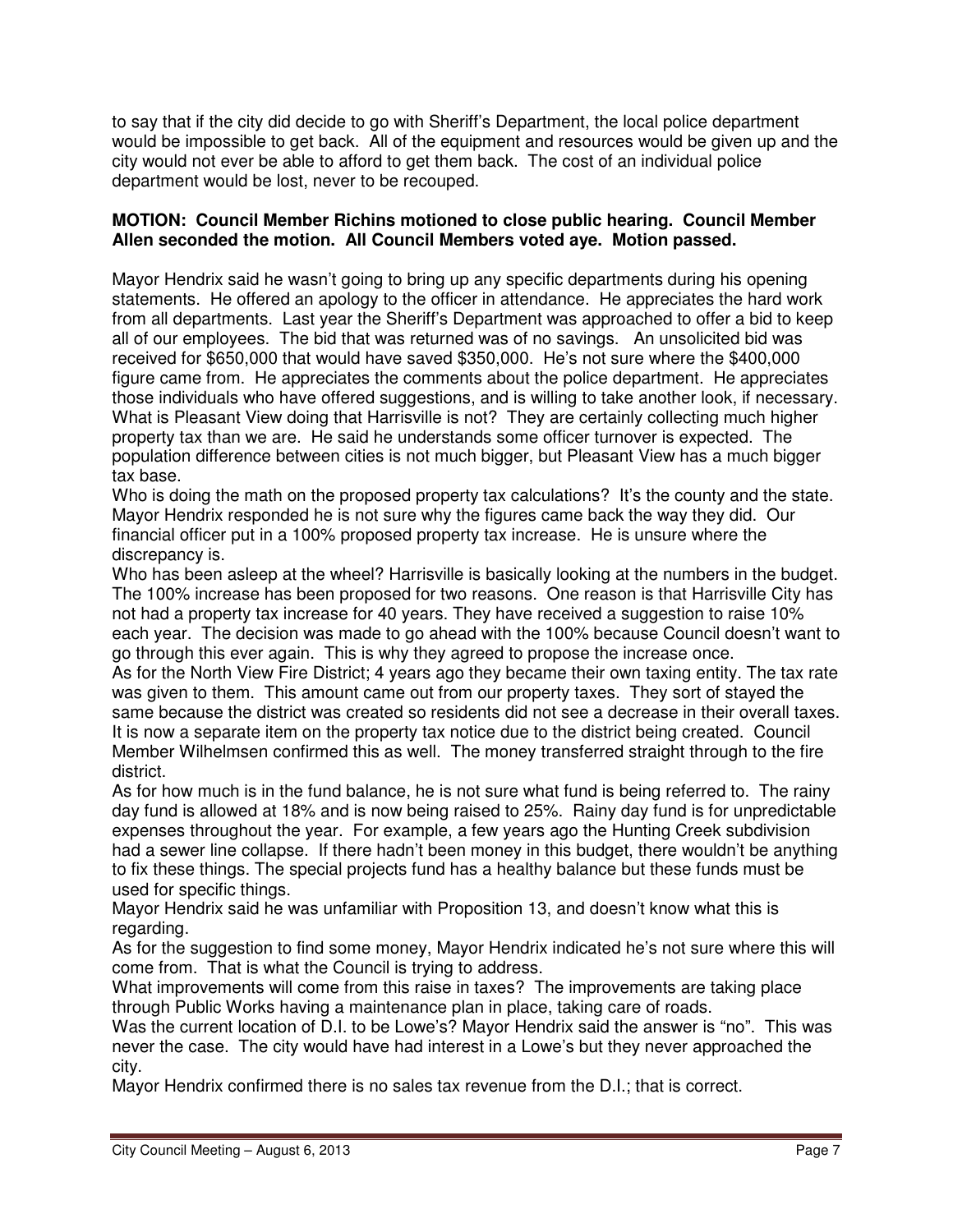Mayor Hendrix turned the time over to Bill Morris for explanation on the economic development in the city.

One of the questions from the public was how to bring in economic development. Some of the bigger cities have an economic developer. Harrisville City does not have the funds for this. He explained the Chamber of Commerce membership did not offer help for the two years we belonged.

As for the suggestion to add another big box store; there is no area within the city boundaries to currently zoned to support another big box store.

Bill Morris explained when he starting working for Harrisville, several businesses were paying their sales tax revenue to the wrong city. This amounted to over 5 years worth of sales tax being paid to the wrong city. Also at that time Harrisville was one of the fastest growing cities in the state. The decrease in building permit fees was drastic. When residents shop online and enter the zip code, the sales tax revenue can be sent to Ogden, since this is usually the default and we share that zip code. The city conducted a business license audit to ensure the proper sales tax was being collected and also to audit the calls for service from the police department. WalMart's business license was increased to cover the cost of calls for service.

This is a difficult area to address. The city has made several efforts to bring in more businesses. The money does not exist to join the Chamber of Commerce. Several businesses have been denied access from UDOT due to the corridor agreement. The city would have responded if Lowe's had approached us.

Bill Morris explained he has contacted Boyer Company asking them to fill the empty lots by WalMart. We've recently had conversation with Maverick, Cracker Barrel, and other potential businesses. We lost 7-eleven on Harrisville Road because of the UDOT corridor agreement. This is an ongoing issue. He has personally sent letters to UDOT, they did not respond very favorably.

Mayor Hendrix admitted he shops at Costco sometimes, but for the most part he shops at WalMart to try and keep the sales tax revenue local.

The suggestion to ask for volunteers, Mayor Hendrix informed residents the Council had been requesting volunteers for the several months leading up to Heritage Days, with no response. Council Member Tait has made hundreds of phone calls to receive enough volunteers in the past. There are many things available to residents for volunteers.

Mayor Hendrix explained the agreement that was signed by Pleasant View, North Ogden, Farr West, Harrisville, and UDOT was to preserve the main access through these cities. It was proposed to help limit the access and help get people across the major roadways. He has personally contacted several cities to try and address this issue.

Mayor and Council gave discussion on the success of the Splash Pad and although it is free to the public it brings people into the city that potentially shop and buy in Harrisville. The funding for the Splash Pad came from Park Impact fees that were collected on building permits. This money has to be spent within a certain period. The Main Park renovation and the addition of the splash pad were selected so the money would be spent in compliance with deadlines. The maintenance costs associated are minor at around \$7,000 per year. This is a relatively minor cost to maintain the atmosphere. Mayor Hendrix expressed he personally doesn't want the rural atmosphere to leave Harrisville.

Council Member Allen said the Weber County Sheriff's contract was his idea. He explained that last year they proposed a 104% property tax increase. In his opinion, this was an avenue to pursue to possibly save money. He stated Pleasant View runs an eight officer force, Harrisville City runs a nine officer force. His opinion of the rainy day fund; is it's raining.

Council Member Richins referenced the Weber County Sheriff's proposal. The \$350,000 savings was allowing two officers to be reassigned throughout the county, so basically we would lose them. Out of the 10 vehicles the police department uses, only 5 vehicles would be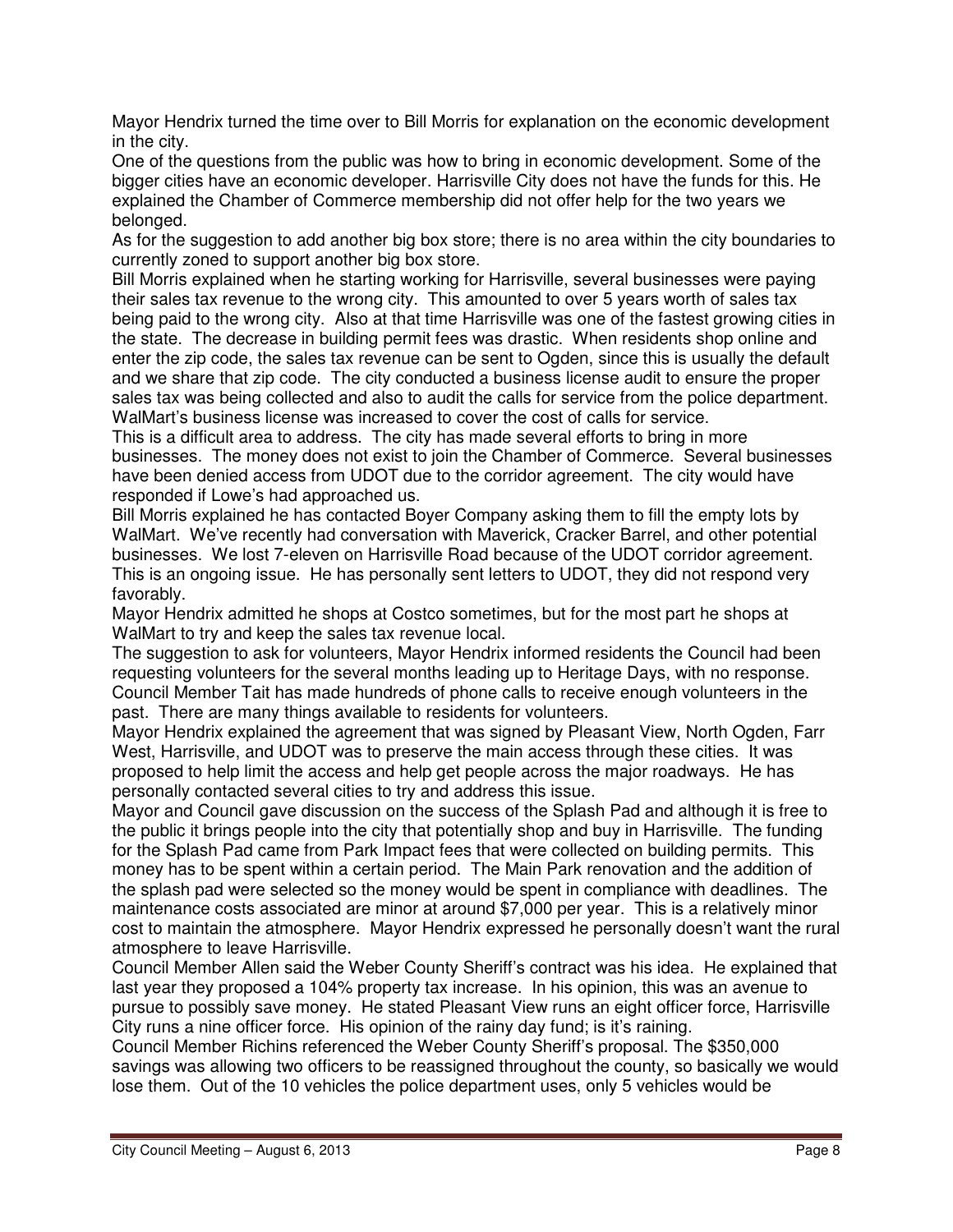accepted by the County. The nice facility we have made for our police downstairs would not be used.

Council Member Knighton said when Council discussed this option last year the big reason they opted out was there is no reverse on this option. If the Sheriff's contract becomes too expensive, there is no way to reverse this. The local residents would have to live with whatever the county provides at their cost.

Council Member Allen explained part of the contract was to buyout \$90,000 in benefits and he remembered \$10,000 would be paid to Harrisville in the car swap. He said no one wants the police department to go away. He felt this option needed to be addressed.

Council Member Tait pointed out Council Member Allen was not the only member that voted against the property tax increase last year, they all did. She said she works multiple jobs to make ends meet as well as the residents. She informed residents she has struggled for a year and a half on this decision. She does feel like the residents are piling on Council. This was not a quick decision. She knows what this will do to her personally. She said Council has tried to find a solution and they hear the resident's voices.

Council Member Wilhelmsen addressed the comment about the police department writing more tickets. He explained not 100% of the revenue is received by the city. The state takes the majority of the money on citations. He said there are two types of city revenue, sales and property taxes. He said he understands many residents are venting and underneath there is a heart-felt sincerity. He said to maintain the service for residents; they must make a decision to balance the budget. The Council has struggled, and realizes the importance of this decision and they are the ones having to make the judgment on this. The salary increase was not the only purpose of the property tax increase. The answers to these questions are not easy. A big box store doesn't just come into the city without having an impact. We have to cover the crime, through police responses, yet the sales tax revenue has to be split throughout Ogden and other communities. We are left the ones to maintain this. Maybe they need to talk to local politicians the change this burden and bring more money back to the city.

> **c.** Discussion/possible action to approved Harrisville City Resolution 13-05, a resolution adopting the Fiscal Year 2013-14 final budget for Harrisville City, Utah, fiscal year ending: June 30, 2014.

Mayor Hendrix encouraged Council to continue the budget discussion.

Council Member Richins asked if there is any in between options. Council Member Tait asked what happens if this decision is not made tonight. Bill Morris explained the rumors may possibly have been started by the Council passing the tentative budget. He said if Council opts to not pass this budget, staff will reevaluate the budget. They will have to start with staff cuts, and offered his position. That's where we are at for budget cuts, cutting staff positions. Because of the truth in taxation requirements, Utah State law states we have to have the public hearing in August. He reminded Council they did not have to vote for the property tax increase last year, and they don't have to vote in favor this year. The direction of the budget is going to the point we will have to cut employees.

Council Member Wilhelmsen said when he ran for public office, the policy and procedures were being established to cover and protect the city. He feels Bill Morris has paid for his salary over and over by covering the policies and procedures and helping protect the city. Bill Morris' receives \$24,000 in salary and \$55.00 per hour for attorney work. Council Member Knighton pointed out he saved the city \$50,000 alone in the sales tax revenue being realigned. Council Member Knighton asked Bill Morris is they can table this item. Bill Morris responded yes, they would have to hold a special meeting to vote. The special meeting would not be a public hearing but residents could offer written comments ahead of time.

Council Member Allen asked if they could revise the resolution. Bill Morris clarified the property tax notice was referred to in this resolution. Council Member Tait asked if other local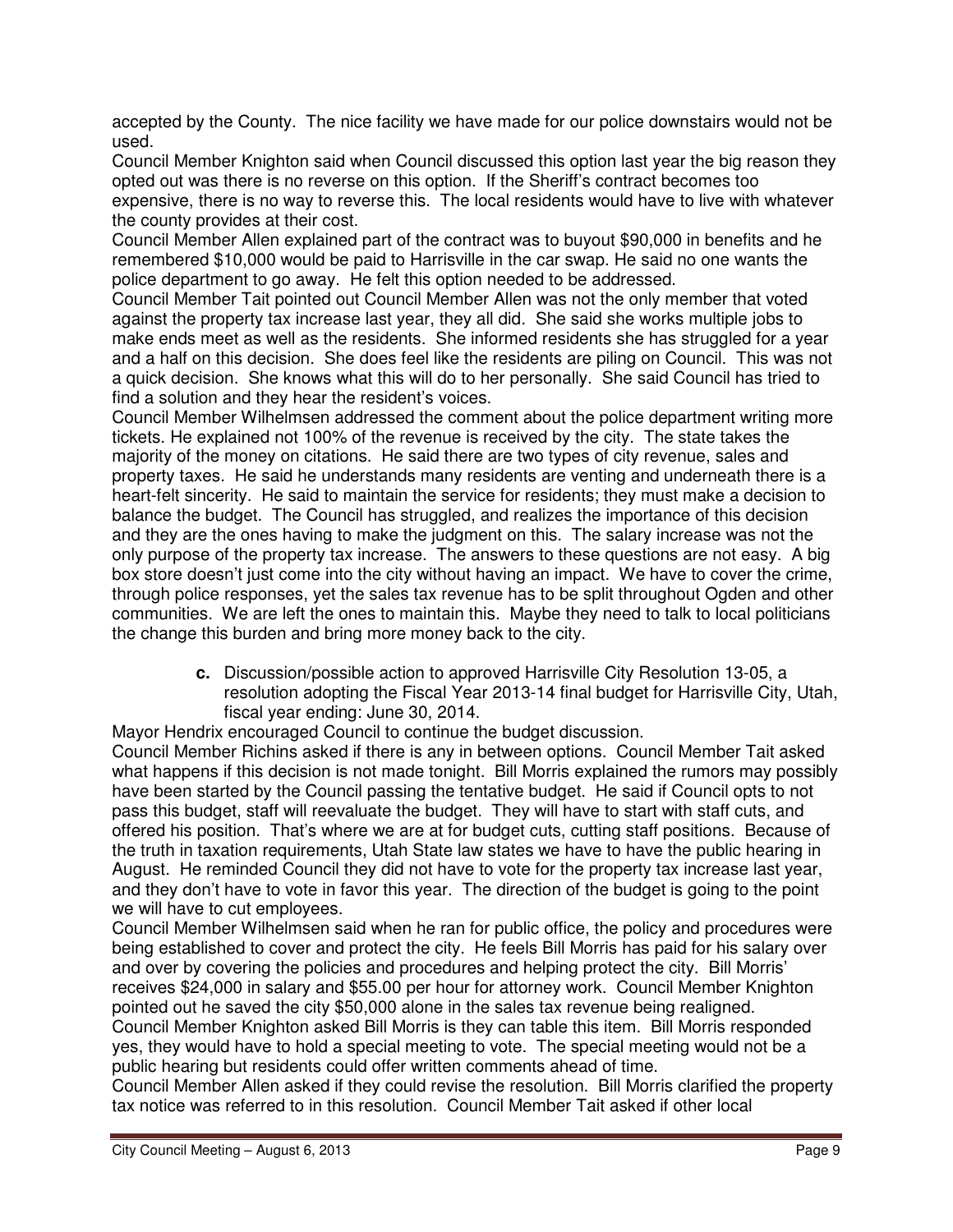municipalities are having proposed property tax increases this year. Bill Morris said yes, several cities are having proposed tax increases this year.

Bill Morris further clarified the Weber County line item is being reduced this year and many cities are recouping this amount through a proposed property tax increase. The main reason for this is contracts provided by the Sheriff's Department. Washington Terrace is also proposing a tax increase for the amount the county is decreasing. Harrisville City opted to propose a 100% increase. This is to compensate for the losses we are experiencing.

Council Member Allen mentioned the city is required to go through truth in taxation to recoup the county realignment. Many other cities are doing this as well.

Council Member Tait pointed out Harrisville City is second to the lowest in property tax rates. With the other proposed increase, other cities might be higher than Harrisville now.

Council Member Wilhelmsen suggested possibly tabling the resolution and holding a special meeting to determine a new amount. Without the 100% increase, there is a possibility of having to revisit this topic next year, unless sales tax revenue increases.

Council Member Richins pointed out if they do not have an increase at all they will be unable to recoup the County realignment. Council Member Knighton asked if they table this, do they have to advertise another public hearing.

Bill Morris said there would be no advertisement requirements. The Mayor and Council must hold a special meeting before the final deadline on August  $17<sup>th</sup>$ .

## **MOTION: Council Member Allen motioned to not approve Resolution 2013-05. Council Member Richins seconded the motion.**

Bill Morris asked what changes the council would propose staff to make to the budget. Mayor and Council gave discussion about meeting the state requirements on the final budget. Bill Morris gave explanation on how to properly motion. Mayor Hendrix asked if the resolution is tabled, another meeting will have to be set in the next week. Mayor and Council inquired whether a lesser tax increase amount is allowable. Bill Morris said his understanding is Council could agree on a lesser amount, not more than was advertised. Now that they have heard from the public, they can use this time to think about the suggestions and make up their minds at a later date. Last year they decided against a property tax increase at all. Bill Morris reminded Council there is a motion on the table.

Council Member Allen withdrew his motion.

**MOTION: Council Member Wilhelmsen motioned to approve Harrisville Resolution 2013-05, a resolution adopting the fiscal year 2013-14 final budget for Harrisville City, Utah, fiscal year ending: June 30, 2014. Council Member Richins seconded the motion.**  Council Member Knighton inquired what the effect of this motion will be. If the Council votes no for this resolution, they will have to find another solution by August  $17<sup>th</sup>$ . If this proposal is for the 99.26% increase and the Council votes this resolution down, they will have to find another solution by August  $17<sup>th</sup>$ . Mayor and Council gave discussion on the options available with tabling this discussion, voting the resolution down, and compromising on a lesser property tax increase. They agreed they must create a balanced budget. Bill Morris informed Council to be incompliance with open meeting policies; they would have to allow 24 hours notice before the special meeting could be held. Mayor and Council discussed various schedules and options available to hold a special meeting. The agreed they need to meet as a full Council to vote on this resolution.

Bill Morris asked Lynn Fortie what effect would be caused by a 75% property tax increase. Department increases would be reduced to 7% and the other budget items would have to be reduced by 25%. Mayor and Council agreed they feel they should take advantage of the decrease in county taxes. Harrisville residents will no longer be overcharged by the county for police services they do not use. The cities that contract with the county will now be paying for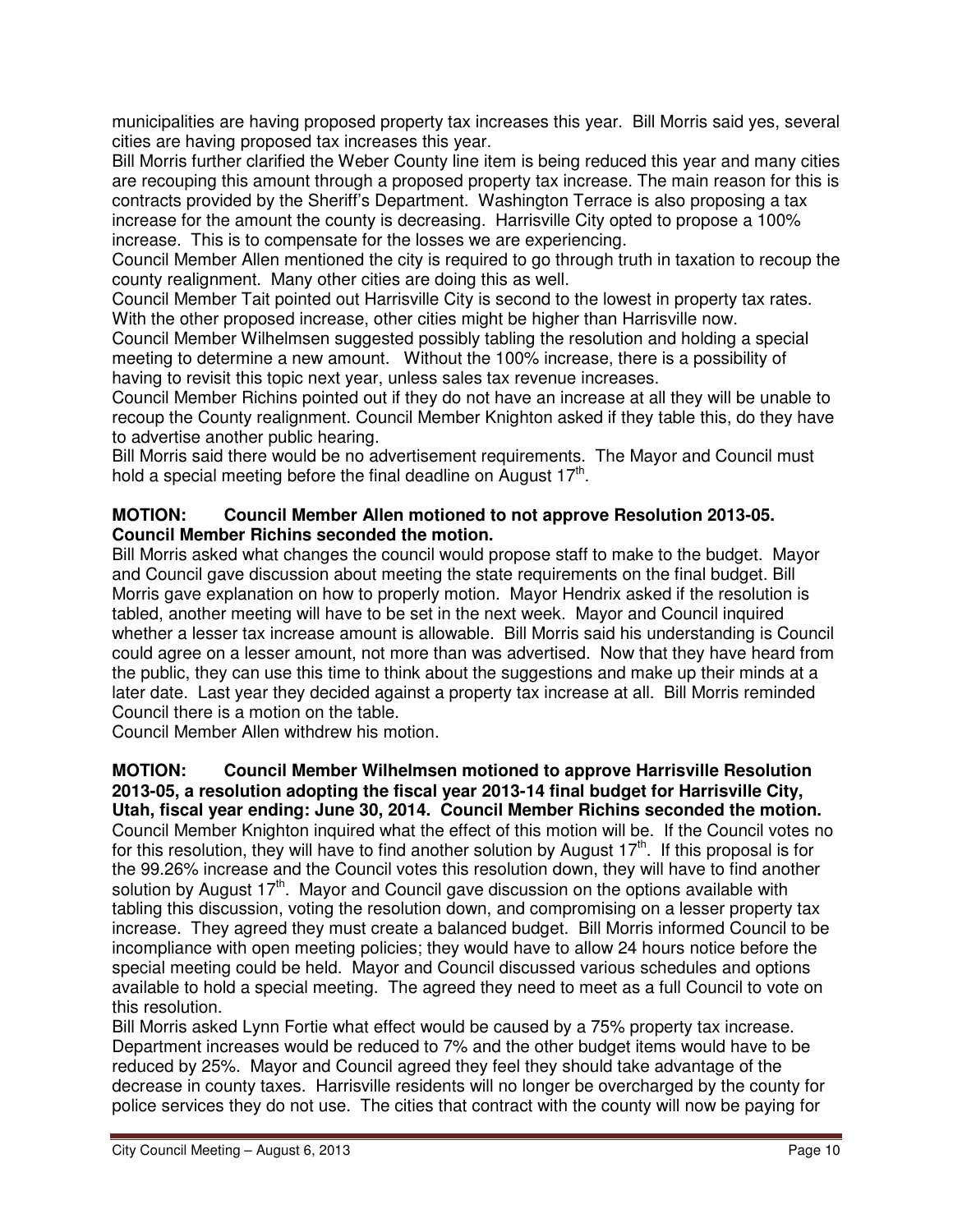these services. By recouping the amount the county is lowering, the residents would not see a reduction in their property taxes.

Mayor Hendrix encouraged Council to continue to look at options. He suggested considering a 50% increase. He reminded Council the employee adjustments will be based on merit. He expressed his desire to find a long term solution; he doesn't want to be running into this same situation next year.

Bill Morris suggested modifying this motion to reflect the 50% increase rather than the 100%. Council Member Knighton asked if there is an understanding what the county tax reduction will be before they make a decision. Bill Morris said the exact number is unknown until the County holds their truth in taxation hearing. Mayor Hendrix used his home as an example. His county tax line is reduced by \$14.00. He pointed out if the county tax line item is going down, this is only a partial increase for Harrisville residents.

**MOTION: Council Member Wilhelmsen motioned to approve Harrisville Resolution 2013-05, a resolution adopting the fiscal year 2013-14 final budget for Harrisville City, Utah, fiscal year ending: June 30, 2014 amending the property tax increase to 50%. Council Member Richins withdrew his second. Mayor Hendrix asked for a second. Substitution motion failed. Council Member Wilhelmsen withdrew his motion.** 

**MOTION: Council Member Knighton motioned to table Resolution 2013-05, a resolution adopting the fiscal year 2013-2014 final budget for Harrisville City, Utah, fiscal year ending: June 30, 2014, and set a special meeting for Thursday, August 8th at 7:00 p.m. Council Member Tait seconded the motion. A Roll Call vote was taken.** 

| <b>Council Member Allen</b>      | Yes        |
|----------------------------------|------------|
| <b>Council Member Richins</b>    | <b>Yes</b> |
| <b>Council Member Knighton</b>   | Yes        |
| <b>Council Member Tait</b>       | Yes        |
| <b>Council Member Wilhelmsen</b> | Yes        |

**Motion passed 5-0. Special meeting set for Thursday, August 8th, 2013 at 7:00 p.m.**

# **5. Public Comments.**

Gary Robinson, asked if the sales tax revenue audit included online sales. Bill Morris responded there are two types of sales tax, direct and indirect sales tax. The city receives the indirect sales tax from the state tax commission. There are no details about where this sales tax is generated from. The direct sales tax is collected from online sales within a specific zip code. Some online sites allow purchasers to select their city within the zip code. If there is no city selection, these sales taxes default to Ogden City.

Gary Robinson suggested Council be involved in local city and county meetings to petition legislators to equally distribute businesses throughout the area. He suggested joining with the other local cities to try to improve the business districts.

Bill Morris explained that a few things have changed since Gary Robinson's service on the city council. He said state legislators mandate that a portion of the collected sales tax be distributed to the cities that don't have a sales tax base. We are actually collecting less sales tax than we used to because of this distribution. This is something most previous council members and mayor don't realize. This has greatly affected the sales tax revenue collected. There is no zoning for dollars allowed through cities anymore. We now subsidize local cities that don't have sales tax base. These changes have taken place over the last five years. Although we impose a 1% sales tax we don't collect the full 1%.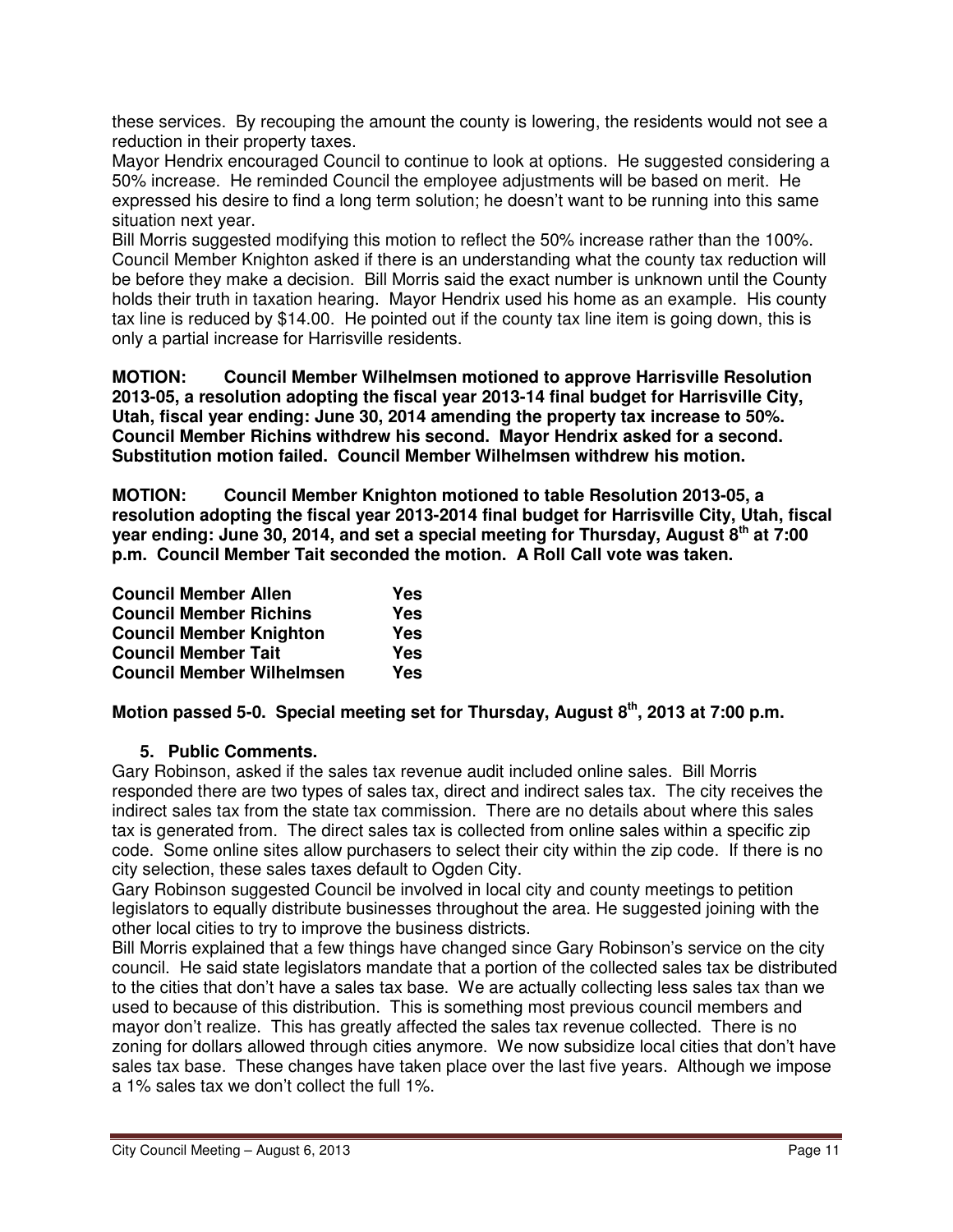Chris Robinson said she works for a taxing entity and has been through truth in taxation before. She asked if Council could hold truth in taxation yearly. Bill Morris clarified that yes, municipalities can hold truth in taxation every year.

Lloyd Barker, 2224 N. Hwy 89, said he recognizes not much can be done about the redistribution of the sales tax. He suggested capturing the sales tax revenue from internet sales. Most internet distributors do not have sales tax. It would be beneficial to recoup some of that when they are taxed. He also suggested Council consider natural gas vehicles when replacing city vehicles. He has replaced his fleet with natural gas vehicles and thinks this is something to consider in the future.

Roger Shuman, thanked Council for listening to the resident's. He said he has learned a lot by listening this evening and can tell the Council really cares about the community and the employees. It's a touchy decision that could go both ways. He recognizes this is difficult when faced with the decision of raising taxes or cutting employees. Cutting people in service is not necessarily the best way to go. He recognizes the hard job Council has to do and he respects each Council Member. He said he has lived in Harrisville a long time; unfortunately, most of the addresses he uses are associated out of Ogden. He doesn't know how many thousands of dollars that are spent on the internet. He acknowledged he doesn't know how zip codes are assigned; but wondered if we could change the zip codes to define Harrisville. He suggested putting a sales pitch out there to make sure residents know to select the proper city in regards to sales tax. Mayor Hendrix said this has been addressed and cannot be done. He said the specific zip code of 84414-7064 is the other zip code and will bill for Harrisville. They will continue to make sure businesses are reporting the sales tax correctly. The legislature is looking at various ways to distribute the money down to the cities, and to start collecting sales tax from internet sales.

# **6. Mayor/Council Follow-Up.**

Council Member Knighton said she has an issue with the quote that came out in the Standard Examiner. She expressed her concern with Council Member Allen advertising his vote before a discussion was given on the property tax increase. She said in her opinion, as a candidate, there is no issue making a blanket statement like that. But as a City Council Member, she feels he holds a position where advertising a vote before the public hearing is an issue. She disagreed with using the statement that he is against a proposed property tax increase. Knighton suggested using a statement that he is against a proposed tax increase. Mayor Hendrix said he realizes it is common for those running for political office to use such statements. He thanked Council for their attention during this budget discussion tonight.

Council Member Wilhelmsen said they have been receiving feedback in the community for the tree resolution and thought maybe Council should address a few concerns. Bill Morris suggested sending the abatement letters out to the effected residents and see if Ken Martin can work up a solution with the residents first. Then have City Council work with residents that may have unresolved issues at that point.

Bill Morris informed Council of a change to the Waste Management services. Waste Management will realign their route to service the entire city on the same rotation. There will be special service given to those resident's who will be effected by this change.

Bill Morris passed around thank you cards for the two Heritage Days volunteers that went above and beyond at this year's celebration.